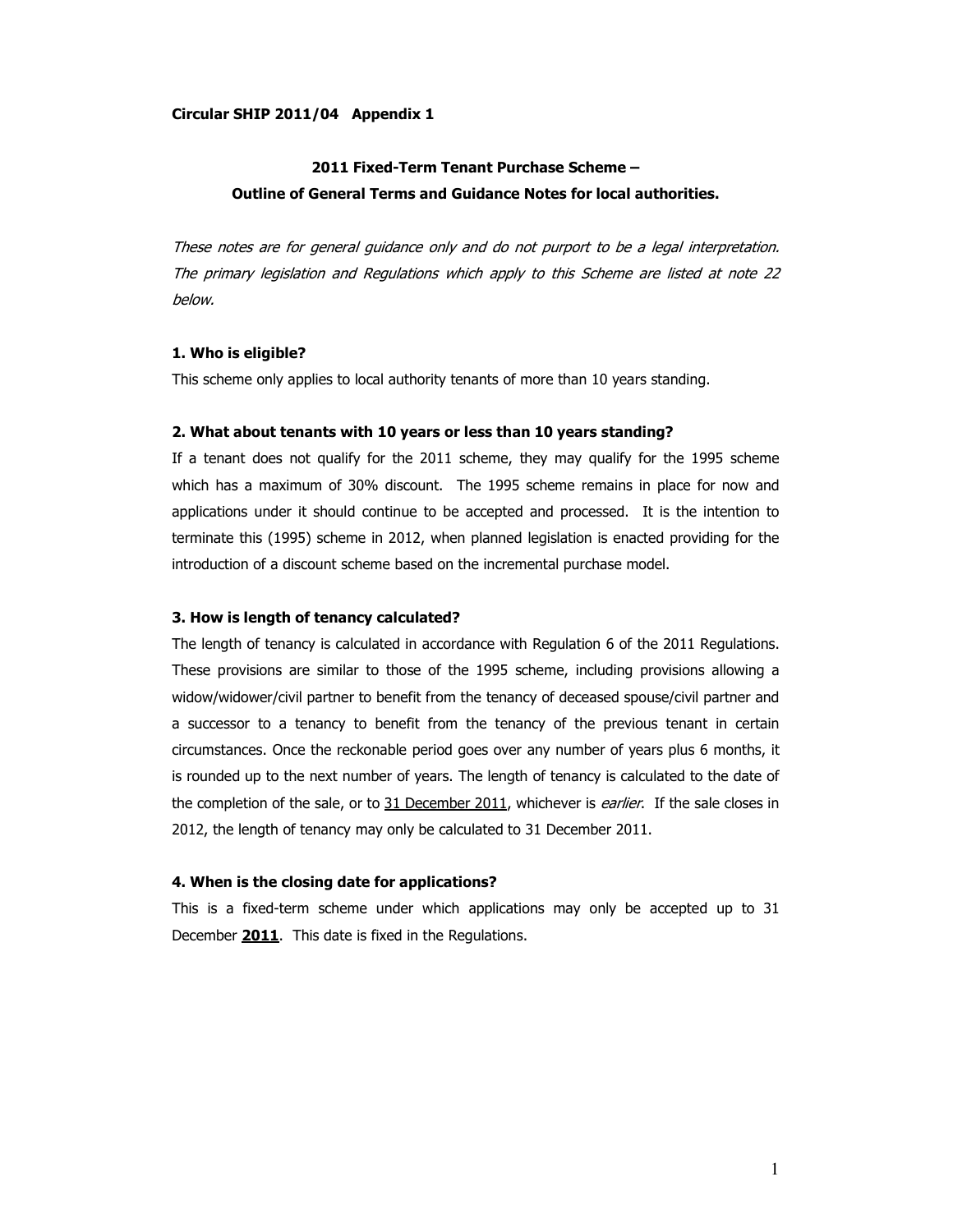# 5. When is the last date for finalising the sale?

Provided an application is received by the closing date (see Note 4 above) the sale must be completed by 31 December 2012 at the latest. This date is fixed in the Regulations.

## 6. What discount is available under the 2011 scheme?

The maximum discount on market value is 45% - at a rate of 3% per year of tenancy up to 15 years maximum. Market value is explained at note 14.

# 7. What other allowances are there to reduce the price?

After the discount for length of tenancy, a further allowance will be made in respect of the amount of any capital paid by the purchaser or his or her spouse or civil partner to the authority under the terms of any previous purchase of the dwelling, provided the capital has not already been repaid to the purchaser.

# 8. Is the €3,810 grant available under this scheme?

No. The €3,810 discount (equivalent of the now-terminated £3,000 new house grant) given under the 1995 scheme is not allowed for under the 2011 scheme.

# 9. Is Shared Ownership an option in this scheme?

No. There is no provision for sale by Shared Ownership under this scheme. Sales will be effected in fee simple, by Transfer Order. The form of Transfer Order which should be used for sales under this Scheme is prescribed in the Schedule to the 2011 Regulations.

#### 10. To which houses does the scheme apply?

## Exclusions

Dwellings which are excluded from sale under the 2011 scheme by the Regulations are as follows -

- houses provided for elderly persons,
- apartments
- houses that, in the opinion of the housing authority, should not be sold for reasons of housing stock management, or on account of their structural condition, or proposed improvement works (eg remedial works, regeneration areas or similar),
- caravans and mobile homes etc, and
- traveller group housing.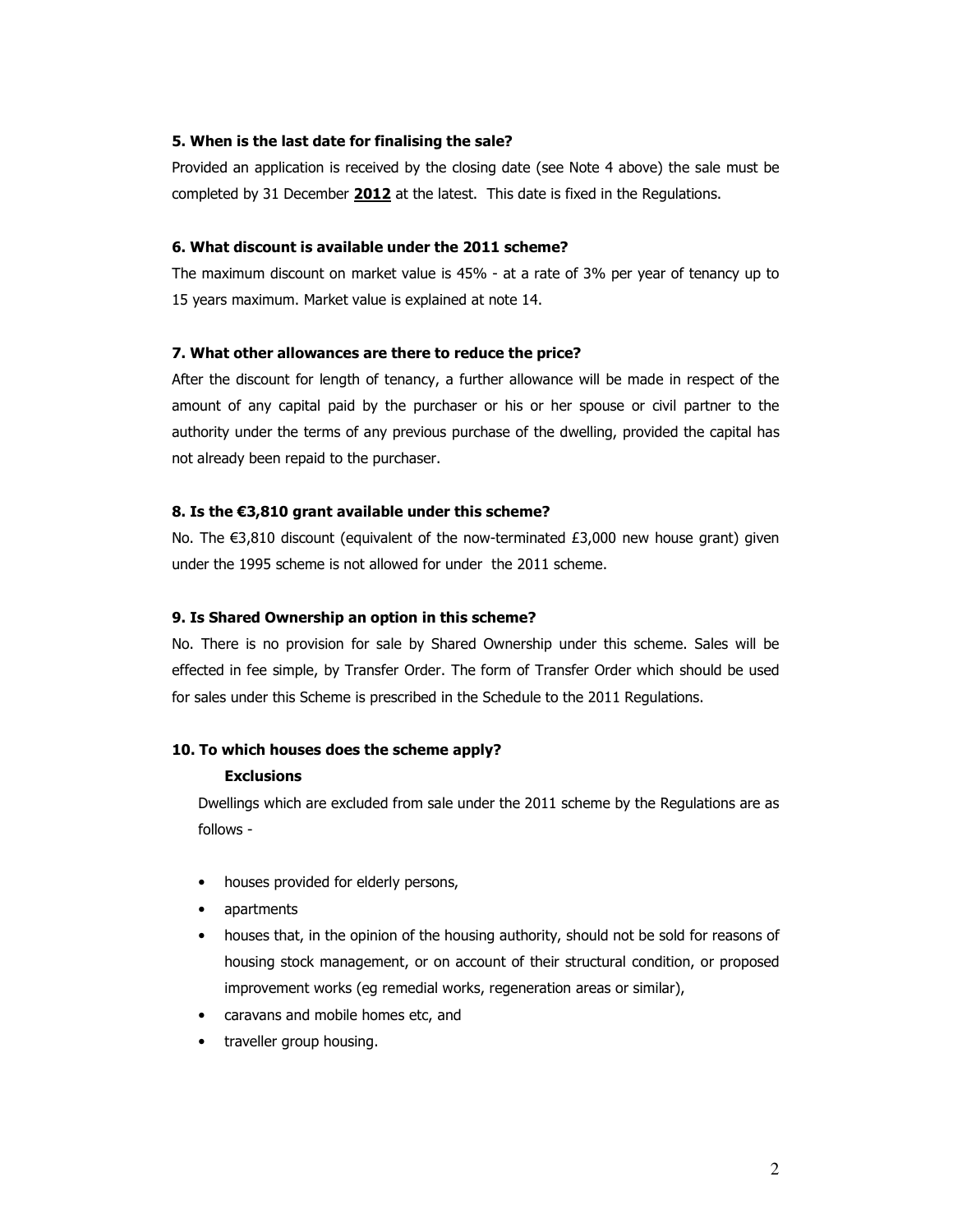In addition to the general exclusions provided for in the Regulations, an individual housing authority may, also, by making provision in its Purchase Scheme, specifically exclude a class or classes of dwellings from sale under the 2011 scheme.

#### **Inclusions**

As a general rule, housing specially adapted for use by persons with a disability should be included in the scheme – as under the 1995 scheme. Local authorities may still exclude particular houses for reasons of housing stock management – see above.

# 11. Can an authority refuse to sell a particular dwelling or refuse to sell to a particular tenant?

A housing authority may not sell a dwelling which is of a class excluded under the Regulations or a class excluded under its own purchase scheme. (See note 10 above). A housing authority may refuse to sell a dwelling to a tenant in a case of anti-social behaviour. The provisions of the Housing (Miscellaneous Provisions) Act, 1997 are relevant. Section 14(2) of that Act provides that a housing authority may refuse to sell a dwelling to a tenant in a case of anti-social behaviour or where a sale to that tenant would not be in the interest of good estate management.

### 12. What special conditions apply to the house once it has been purchased?

The purchaser and/or his/her family must live in the house for 20 years, unless the local authority gives consent to relax this condition. If the purchaser wishes to sell the house within 20 years, the consent of the local authority must be obtained. This consent may be refused in certain circumstances. These conditions are similar to those applied in the 1995 scheme.

#### 13. Houses are sold in their existing condition

Houses will be sold in their existing condition and there is no warranty as to the state of repair or condition or fitness for human habitation of any house sold under the scheme. A local authority is not obliged to bring a house up to a certain standard before sale. All responsibility for the repair and maintenance of the house shall rest with the purchaser after the sale.

# 14. What does "market value" mean?

The price payable is the market value, reduced by the discount (see note 6) and any allowances (see note 7). "Market value" is defined in Regulation 2, and means the amount which, in the opinion of the housing authority, the dwelling, if sold on the open market in its existing state of repair and condition and not subject to special conditions, might reasonably be expected to realise. The amount will be reduced by the market value of any material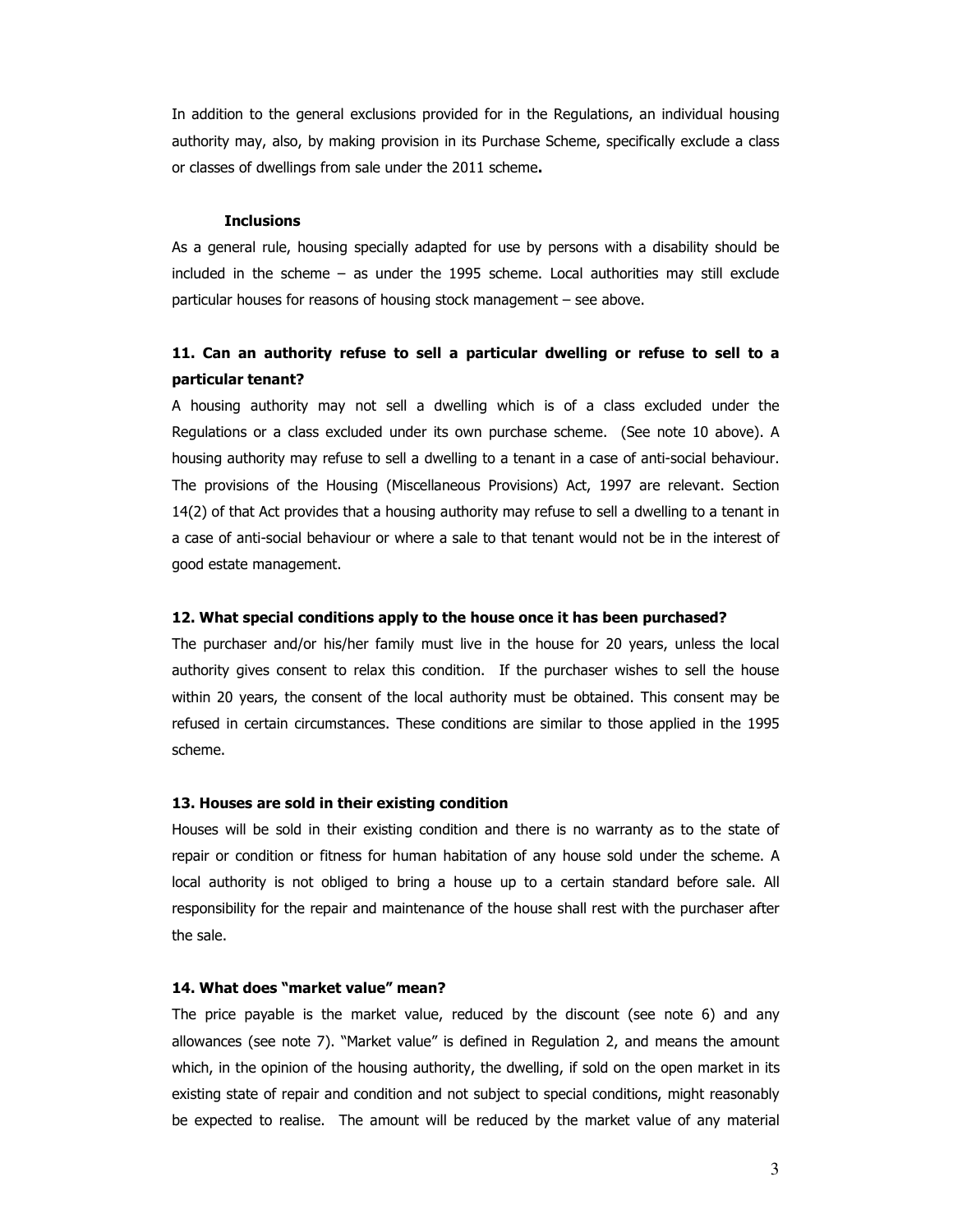improvements carried out by the tenant, at the tenant's expense. And, in a case where the site was provided for a nominal value to the authority by the tenant, the market value of the house will reflect the nominal value of the site only. This definition is similar to that applied under the existing 1995 tenant purchase scheme.

# 15. How are properties valued?

Authorities are responsible for obtaining initial valuation of properties. Whether the valuation is carried out by the authority's own professional valuation staff, or by private sector valuers with professional indemnity insurance, there is a clear obligation on the authority to ensure that proper valuations reflecting the real market value of the property are obtained for each house being sold. In the event that a valuation is disputed by a tenant, a second valuation (provided by a qualified person agreeable to both parties) may be obtained. The cost of getting the second valuation should be borne by the tenant. The extent to which an authority revises their original valuation is a matter entirely for the authority. The issue may be referred for arbitration if necessary and, in event of difficulty, can be referred to the Valuation Office for a definitive determination if needs be. In appropriate cases, consideration might be given to providing an indicative range of valuations for houses of a similar type in the same area as a guide for prospective purchasers. Any increase in the market value due to authorised improvement works carried out at the tenant's expense should be disregarded.

# 16. Who bears the costs of the sale?

The actual costs associated with the transfer of the house  $-$  valuation, legal, land registry  $$ should be borne by the housing authority and may be deducted from the proceeds and retained as revenue before the proceeds are posted to the Capital Account. The costs associated with any mortgage loan must be borne by the purchaser.

Stamp Duty payable (after 1 April 2011) on the conveyance should be paid by the purchaser –the maximum is set at €100. See note 17 below.

### 17. Recent changes to Stamp Duty

Recent changes in the Finance Act, 2011, removed the general exemption from stamp duty for conveyance, transfer or lease of a house, building or land by a housing authority. However, any stamp duty chargeable is set at a maximum of €100. These provisions come into effect for instruments executed on or after 1 April 2011 (Section 64 of Finance Act, 2011 refers).

## 18. How may a purchase be funded?

Similar to the 1995 scheme, purchases may be funded by mortgage loan from a commercial institution, by local authority loan or from tenants' own resources. In cases where a cash or